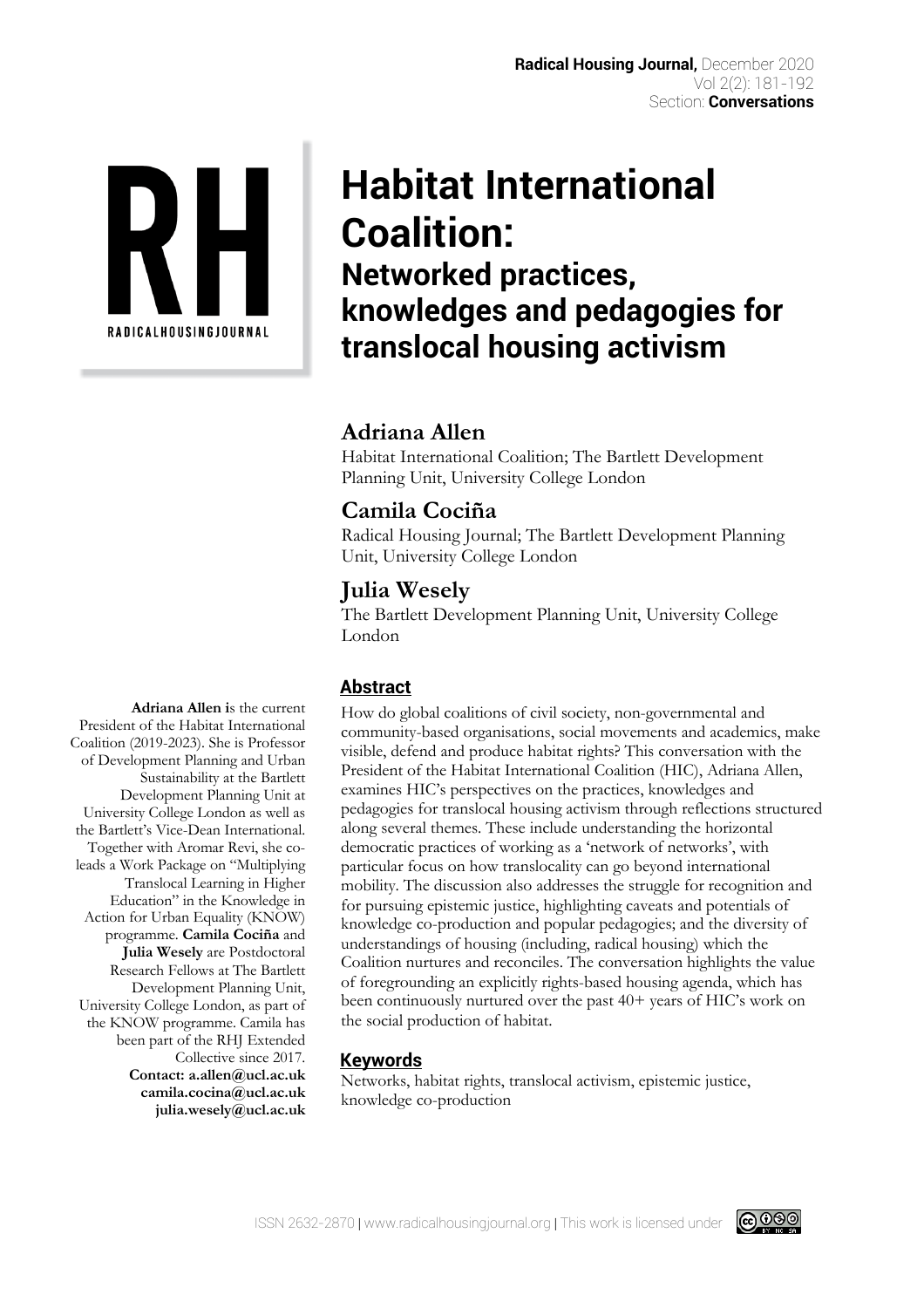Adriana Allen, Camila Cociña and Julia Wesely work together in the Knowledge in Action for Urban Equality (KNOW) programme led by The Bartlett Development Planning Unit, University College London, UK. KNOW conducts research and capacity-building in a consortium of 13 research institutions and partners in 12 cities across Latin America, Sub-Saharan Africa, South and South-East Asia.<sup>1</sup>

Adriana is also the current President of the Habitat International Coalition (HIC), a role for which she was elected in December 2019 for the period 2019-2023. The following text is based on a conversation, where Camila and Julia reflect with Adriana on HIC's approach to develop and nurture networked practices, knowledges and pedagogies for translocal housing activism.

**Julia Wesely:** The Habitat International Coalition (HIC) is a global alliance constituted of over 400 members, friends and allies who work collectively for greater social justice, gender equality and environmental sustainability. HIC has worked for more than 40 years towards the realisation of human rights related to housing and land, functioning not only as a network of civil society organisations, academics, non-governmental organisations (NGOs) and community-based organisations (CBOs), but as a 'network of networks'. Along with the Asian Coalition for Housing Rights (ACHR), Slum/Shack Dwellers International (SDI) and others, HIC is mobilising its collective muscle from local to global scales to make visible, defend and produce habitat rights.

Adriana, considering the huge geographical, cultural, and social diversity of HIC's constituency, what do you consider the qualities and principles underpinning the Coalition's networked way of working? How are they operationalised in housing struggles?

**Adriana Allen:** It might be useful to differentiate between what being a 'network' and a 'coalition' means in practice. Put simply, most coalitions operate in a networked way but not all networks are coalitions. The notion of a coalition denotes in my view a strong common political sense, the sense of fighting against common struggles, but also of coalescing or growing together through collaborative action.

HIC is in fact a coalition that works as a network of networks but with very particular attributes or qualities. Central to these qualities is its strong sense of a common political purpose: the realisation of habitat rights. HIC's work focuses on 'commoning' in *what we do* and *how we go about it*. By this, I mean that HIC embraces simultaneously the practice of 'doing commoning' and 'becoming in common'. The first refers to HIC's struggles for the collectivisation of housing and land to protect their social function. It also implies the adoption of generative processes of collectivising ways of relating, to counter various forms of exploitative and subordinating relations propelled by colonialism, neoliberalism and patriarchy. Commoning relations are deeply intersectional in HIC*,* as the work of the

<sup>1</sup> For more details, visit KNOW website www.urban-know.com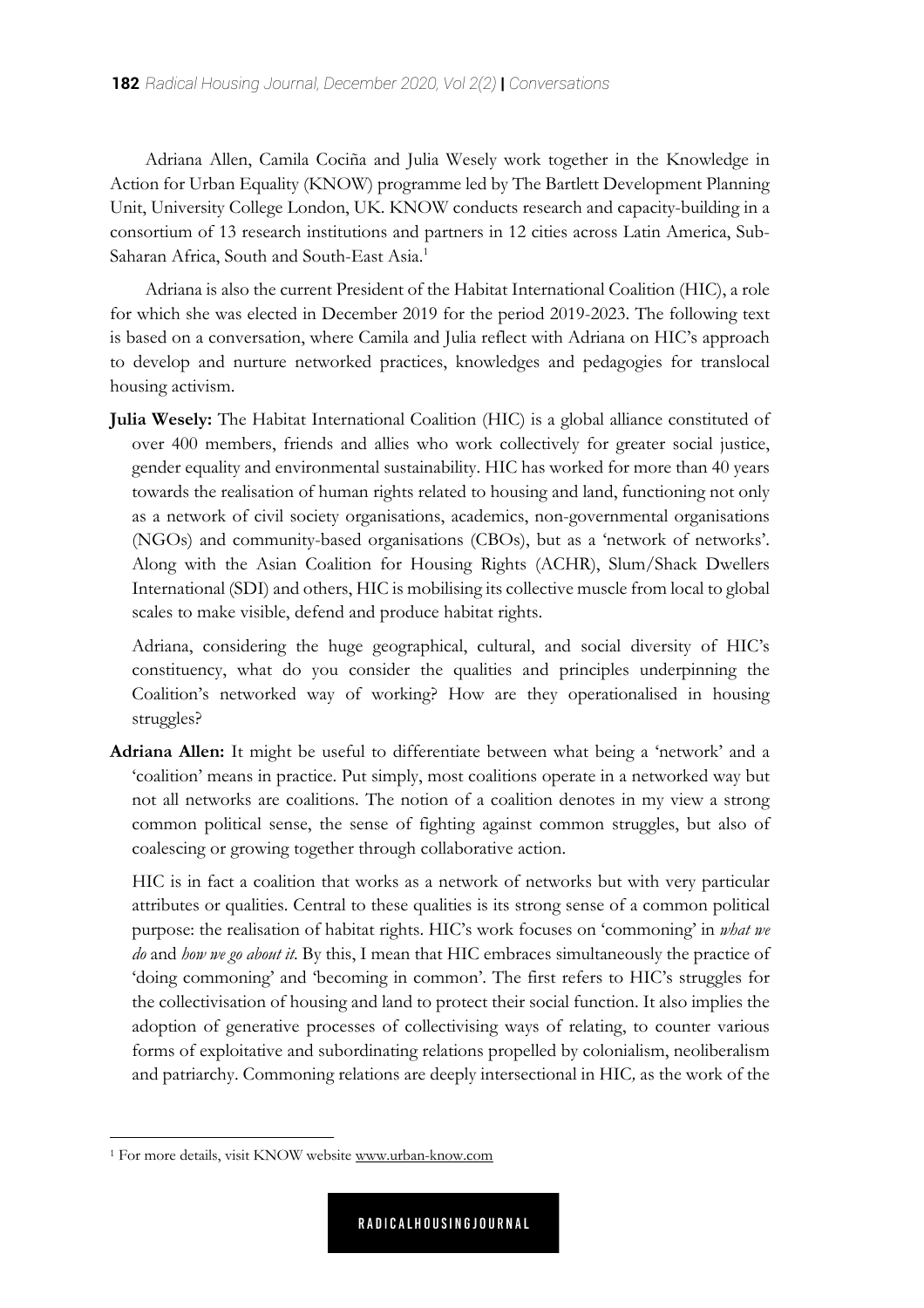Coalition permeates social relations of difference such as gender, race, ethnicity, caste, age, disability, among others, which together shape collective capacities and power.

A second distinctive quality of HIC, of 'becoming in common', refers to its highly geographically distributed and horizontal network, with its horizontality expressed through the direct democratic practices that have held the Coalition together across the so-called global south and north. As such, HIC relies on translocal empowerment processes to expand the capacities of its members to effect transformative change at multiple scales. A critical question here is to ensure that translocal empowerment works through 'bubbling up' processes of co-learning, exchange, action, advocacy and communication. This is not easy, as it requires refraining from ventriloquising grassroots voices to facilitate instead the travelling of such voices across different advocacy scales.

More precisely, what I term bubbling up – for lack of a better term – refers to the carving of spaces in the international arena for local experiences to speak directly in such spaces. The collective drafting of political manifestos is one among many other methods we use in this regard, with our recent *Habitat Voices Campaign*<sup>2</sup> being an example of how we approach bubbling up processes. Throughout these processes, something else emerges from the dynamics of rubbing off on each other's perspectives. For instance, I have often witnessed how feminist groups within the Coalition impact others with sharp questions on how patriarchal practices are reproduced through the everyday. Or similarly, indigenous groups pushing for different ways to re-problematise the way we talk about urban life or nature. In a nutshell, the translocal vocation and methodological approach of HIC lives through the Coalition's assembling of political ways of doing, learning, knowing, mobilising, framing, acting and advocating.

- **Camila Cociña:** This is extremely interesting. By this account, the networked nature of HIC is not only about exchanging and fostering ideas and strategies, but also about allowing a political process of learning, by promoting spaces in which ideas are mutually challenged or, in your own words, rubbed off. HIC's practices seem to allow groups with a common political purpose and diverse approaches to learn from each other, complementing and perhaps even problematising each other's perspectives. For the Coalition, I imagine, this openness can bring about some challenges related to the autonomy of each member, and also to the construction of horizontal democratic practices that allow potential tensions to emerge in productive ways. I wonder if this is somehow tested in the capacity of the Coalition to produce common rights-based approaches and collective strategies. Can you expand your reflections on how the networked, diverse nature of HIC's members has shaped its collective rights-based strategies of housing resistance and advocacy?
- **Adriana:** From its inception over 40 years ago, HIC has worked to ensure that everyone has a place in which to live in peace and dignity, fighting for the recognition, protection and implementation of the rights to housing, land and all human rights related to habitat. A rights-based approach has been, and continues to be, central to what HIC does. The

<sup>2</sup> [For more information about the Habitat Voices Campaign see https://www.hic-net.org/habitat-voices](https://www.hic-net.org/habitat-voicescampaign/)campaign/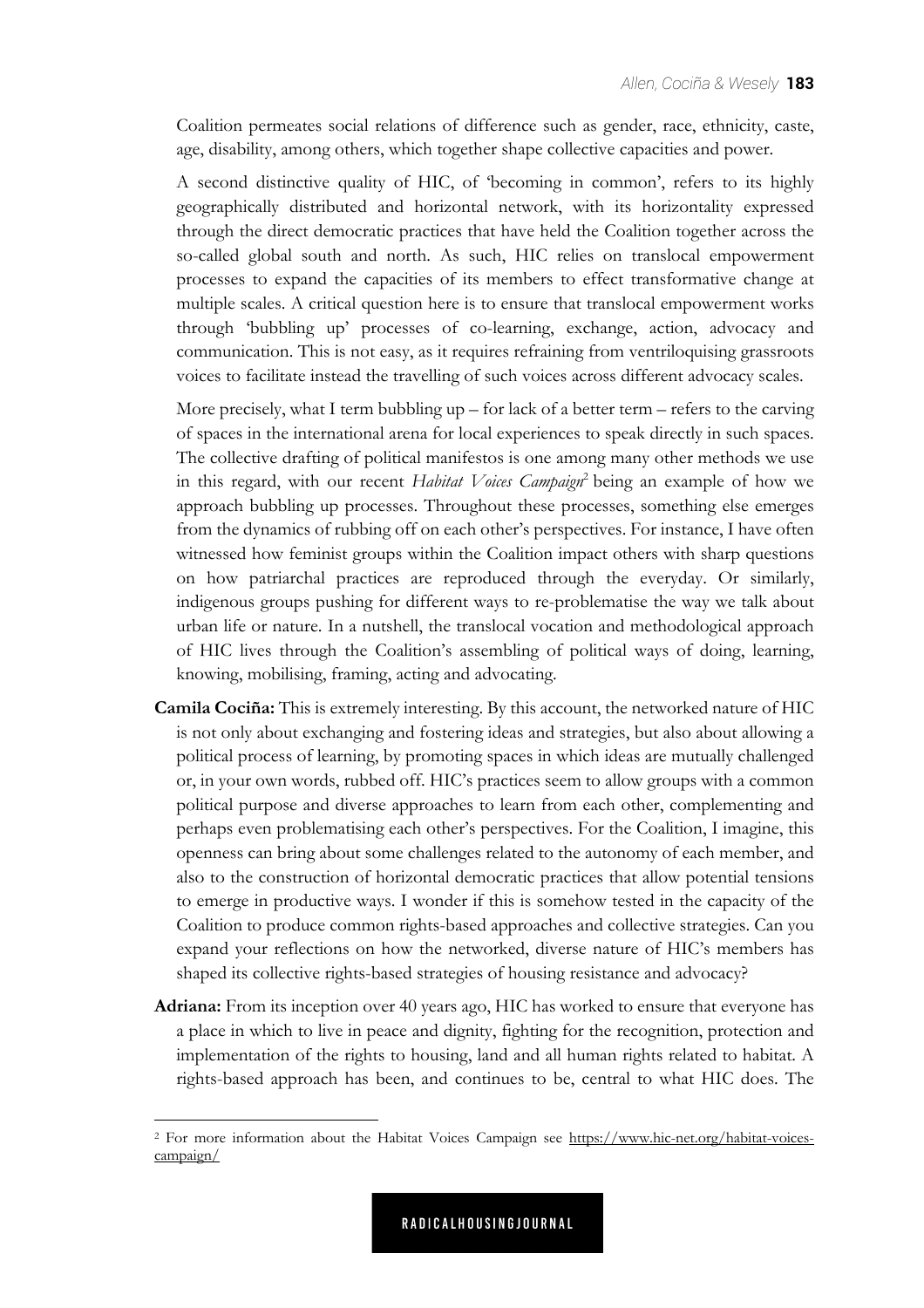networked nature of the Coalition has been crucial in the evolution of strategies over time, not only to change tactics but also to embrace the multiple dimensions that underpin habitat rights and, of course, to expand the very notion of 'housing rights'. This goes all the way from the early reframing of 'housing as a verb, not a thing' popularised by John Turner in the 1960s, to the articulation over time of multiple and new voices and perspectives on the questions of 'whose and what housing rights'.

Think, for instance, about the expansion of the housing cooperativism movement driven by the *Cooperativas de Vivienda por Ayuda Mutua* (FUCVAM) well beyond Uruguay and even Latin America, or the emergence of the Mortgage-Affected People (PAH) in Spain in the aftermath of the housing emergency unleashed by the 2008 global financial crisis. Throughout these and many other experiences, we see a continuous collective push to expand and rethink institutional housing-related boundaries. This push entails producing, exchanging and enacting political practices and subjectivities – new ways of saying, being, doing and disrupting, of becoming visible in the process and reclaiming agency – all of which catalyse through highly networked processes.

- **Camila:** This takes us again to questions of 'translocality', and the ways in which the Coalition embraces networked processes across multiple scales and geographies to ensure habitat rights.
- **Adriana:** Importantly, HIC means by translocality not just the travelling of knowledge, but the knowledge production process embedded in the travel – encompassing all: questions, theories, evidence, analysis and actionable knowledge. Such travelling also brings challenges and opportunities to tackle epistemic injustices. We know that translocality is not politically neutral, meaning that knowledge travels within uneven networks of power. Think, for instance, about the propagation of 'best' and even 'good' practices and solutions that often feed the action vocabulary of urban planners and policy-makers. A central problem with these celebrated practices is that they often emanate from a few centralised nodes and refer to a handful of cities worldwide, the 'poster children' in urban planning.

A further problem is that more often than not, these poster children experiences are exceptional, but portrayed as what all cities should become. With this, I mean that, in many instances, urban knowledge travels by inverting 'exceptionality' and 'normality'. The poster children might vaguely talk to the reality of thousands of cities and human settlements, where – say investments in bus rapid transit systems (BRT) – are unlikely to address everyday mobility problems, or where land tenure might operate outside the public-private spectrum, to encompass instead hybrid forms of customary, statutory and private land management. Furthermore, best and good practices or urban 'solutions' to wicked problems are often sanitised accounts that remove any reference to the political economy under which they were activated, or their unintended consequences. For instance, when scrutinised, many celebrated poster children experiences have resulted in eco-gentrification and displacement and, in some cases, racial banishment. We cannot just treat unintended consequences as surprises; we have to plan from the onset how to avoid them.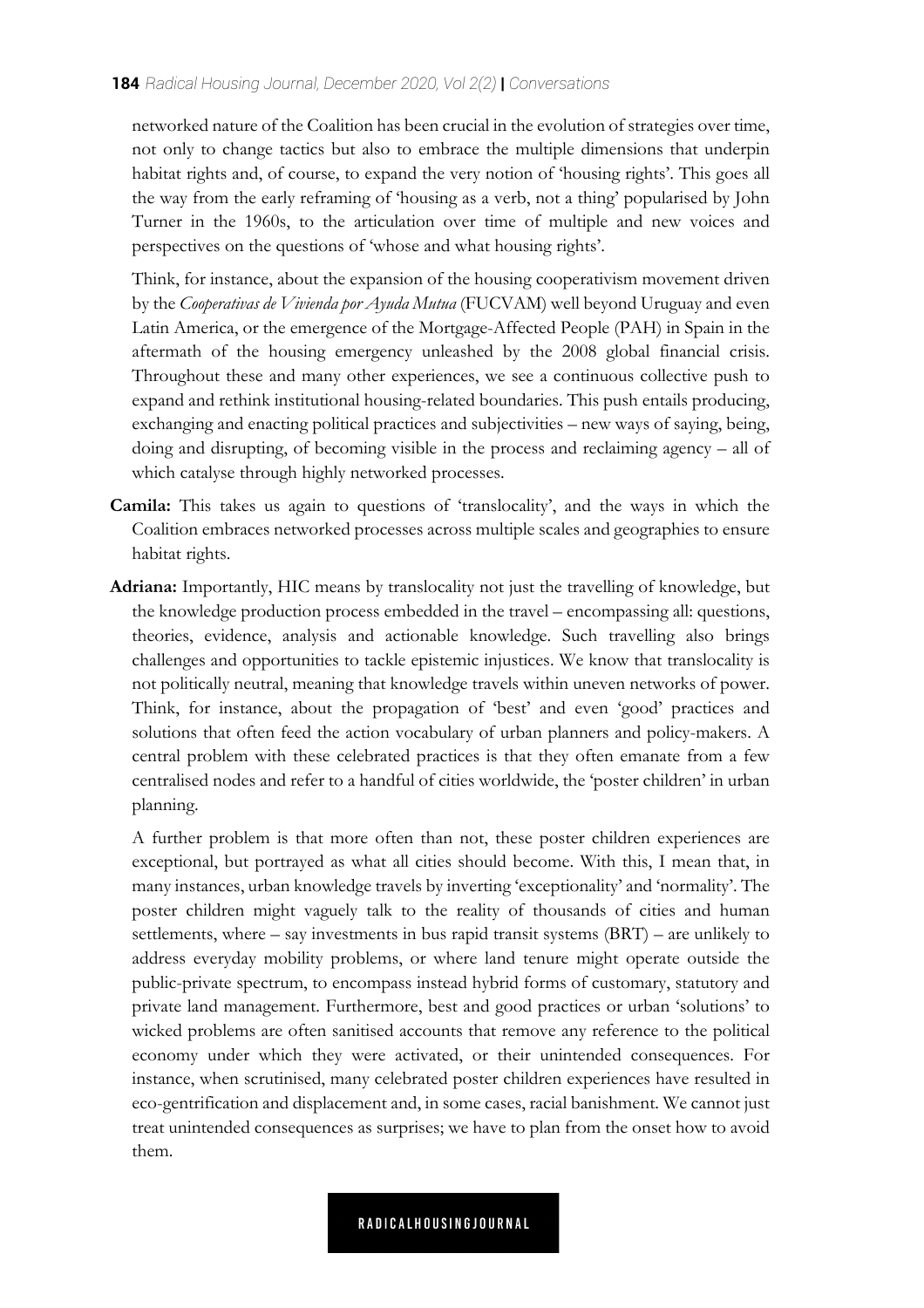In this sense, HIC works through a form of translocal coalescing that aims to invert mainstream discourses on exceptionality and normality, on inequality and difference, on minorities and majorities. The everyday violation of housing rights is not an exceptional process that affects minorities in a disproportional way, it affects majorities! We work on changing the default mainstream options that portray the world as made of white straight middle-class men and 'others'. We contest 'residual' categorisations and mirrors that reproduce internalised and externalised forms of oppression, exclusion and subordination.

- **Camila:** The discussions about 'whose housing rights', 'reclaiming agency' and 'inverting mainstream discourses' that you describe, are at the core of positioning *recognition* aspects as key elements of social justice. In a recent reflection as part of the *Habitat Voices Campaign*, you mentioned how the current Covid-19 crisis has revealed that we have been under some kind of 'social anaesthesia' for several years, where we constantly witness processes of exclusion that affect the majority of people who are often labelled as 'minorities'. I really like the way you expressed these contradictions and problematised the notions of minority and majority. It also made me think of similar discussions related, for example, to race, where terms such as 'people of the global majority' have been raised as a way to recognise non-white people's identities beyond the notion of 'ethnic minorities' or 'people of colour', which are described in relation to whiteness. Being able to remove that social anaesthesia and recognise the conditions and struggles of the *majority* of people, requires to challenge the way in which we produce and mobilise knowledge, bringing questions of epistemic justice to the forefront, and challenging *whose* and *what* knowledge is recognised, mobilised and valued. In the case of housing, it is about recentering histories and struggles, and the ways we describe and understand the production of habitat. Can you reflect on the challenges of the recognition of knowledges related to the label of 'minorities'? From HIC's perspective, what do you think is the role of rightsbased translocal networks in disrupting that social anaesthesia?
- **Adriana:** By 'social anaesthesia' I refer to the pervasive social constructs and biases that normalise injustices, not only making people unable to recognise them as they unfold in front of our eyes on a day-to-day basis, but also through the feeling that, even if we see them, there is little we can do. I call the latter a 'political abstinence syndrome'. It is not enough to say: 'I am not a racist or misogynist', or: 'it hurts to see so many people living on the streets, but there is nothing I can do'. People commonly feel that it is possible not to be political, but 'no action' is also a political statement. The problem lies in a social construction that perpetuates the fantasy that you can opt out from being political.

HIC – like other rights-based networks – plays a key role in challenging and disrupting these assumptions. To give a recent example, through the Covid-19 crisis, we have also witnessed an unqualified perception of the State as protector of the lives of all citizens. We have seen a romanticised view of Covid-19 quarantines, where 'home' is presumed to be a safe place, and 'people' are portrayed as owners of their bodies and times, of their decisions on production and reproduction, on collective action and political participation; in short, as citizens in full capacity to exercise their rights. These assumptions, deeply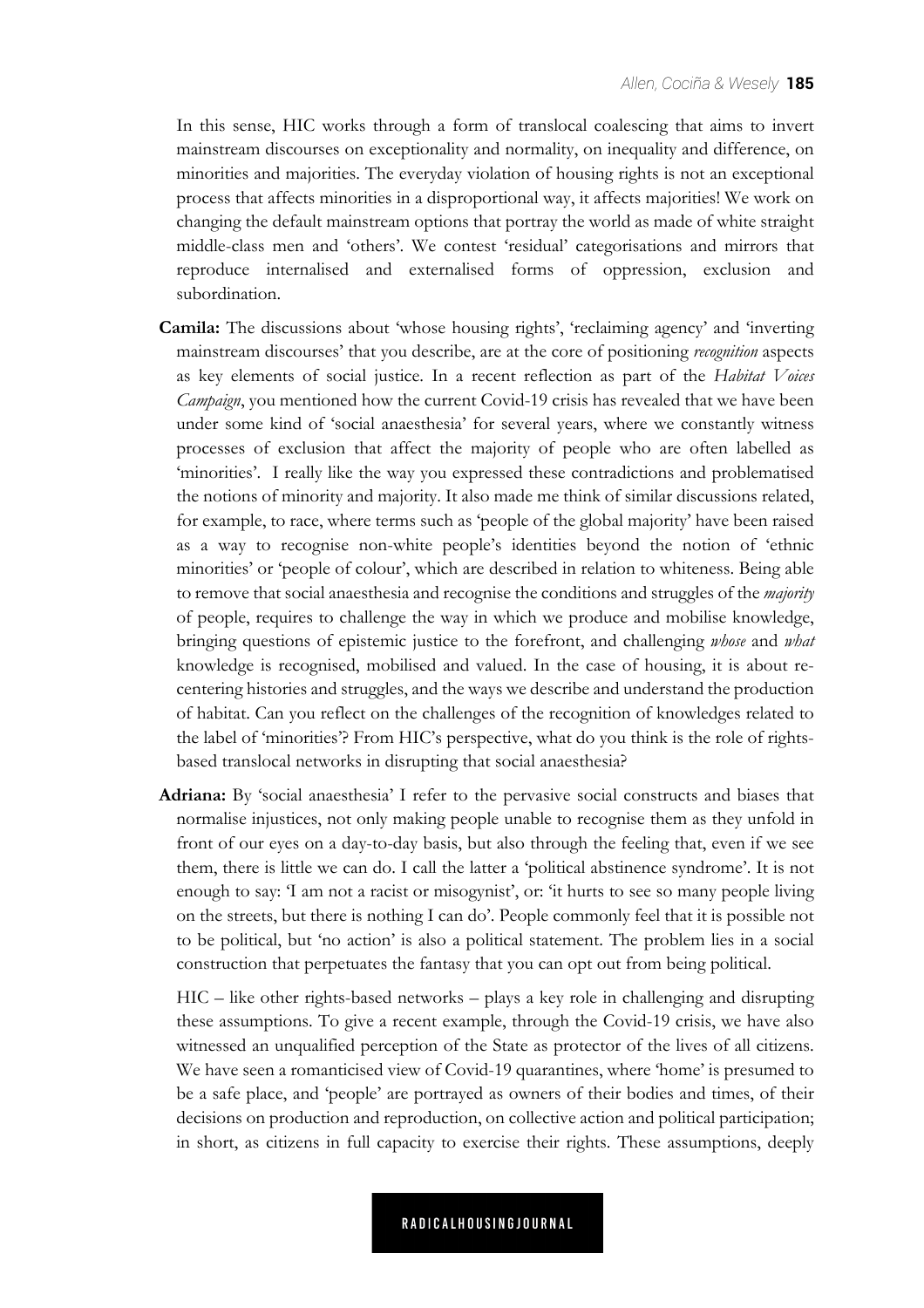rooted in our societies and government systems, continue to have a disproportionate impact on typically invisible social groups: the poor, informal workers, migrants, indigenous peoples, and, to a large extent, women who live at the intersection of multiple social identities.

Our emphasis throughout the Covid-19 crisis has been to contest the widespread notion that we face an 'unexpected crisis' that requires temporary humanitarian responses, and to reframe the context in which we live. Tackling homelessness or halting evictions are not just actions required as momentary preventative health measures to contain the spread of the virus; they are fundamental ways to confront long-running human rights violations. Housing cannot be treated as a commodity, not just because of the pandemic and the call to 'stay at home', but because housing security is a fundamental right to be protected before, during and beyond the pandemic. Over the last few months, we have mobilised this message in many ways and through multiple fora; an example of which is our *Habitat Voices Manifesto3* , which calls for profound redistribution, (different but equal) recognition and parity of political participation.

- **Julia:** We know about the challenges of disrupting this social anaesthesia (or, rather, multiple social anaesthesias) and about the necessity and urgency to produce political practices and subjectivities in a collective, collaborative and networked manner. It is clear that we need to go beyond diagnosing, de-normalising and re-framing towards producing actionable knowledge that is responding to the epistemic injustices which you outlined above. Now, one of the suggested pathways towards epistemic justice in networks such as HIC, the Asian Coalition for Housing Rights (ACHR) and Slum/Shack Dwellers International (SDI), which has gained increasing prominence over the past years, is through deepened and expanded knowledge co-production. If we define these co-production processes as collaborative efforts which embrace an epistemology and ethos of 'knowledge production born of the confrontation and juxtaposition of multiple ways of living, working and seeing' (Woodcraft et al., 2020, p.290), where do you see caveats and potentials of practising translocal knowledge co-production in HIC?
- **Adriana:** As knowledge co-production has become another buzzword, I guess a critical challenge is to remain watchful of how we practise it, and to remain mindful of the political and ethical responsibilities and commitments that come with such practice. In academic circles, it is now common to see adherence to the principles of co-producing knowledge, but this can still mask extractive and unequal practices, where 'overseas partners' are approached as local 'gatekeepers', and concrete contexts as 'case studies' or 'empirical heavens' where data is collected and then articulated and theorised from elsewhere. This takes us to reflect on the focus and locus of knowledge co-production.

I recall a story shared by Gautam Bhan, a remarkable housing and LGBTQ+ rights activist based at the Indian Institute for Human Settlements (IIHS) in Bangalore. While he was pursuing his doctoral studies at the University of California, Berkeley, one of his

<sup>3</sup> HIC Habitat Voices Manifesto can be accessed at: https://www.hic-net.org/habitat-voices-our-manifesto/. To support the manifesto, visit: https://bit.ly/habitatvoices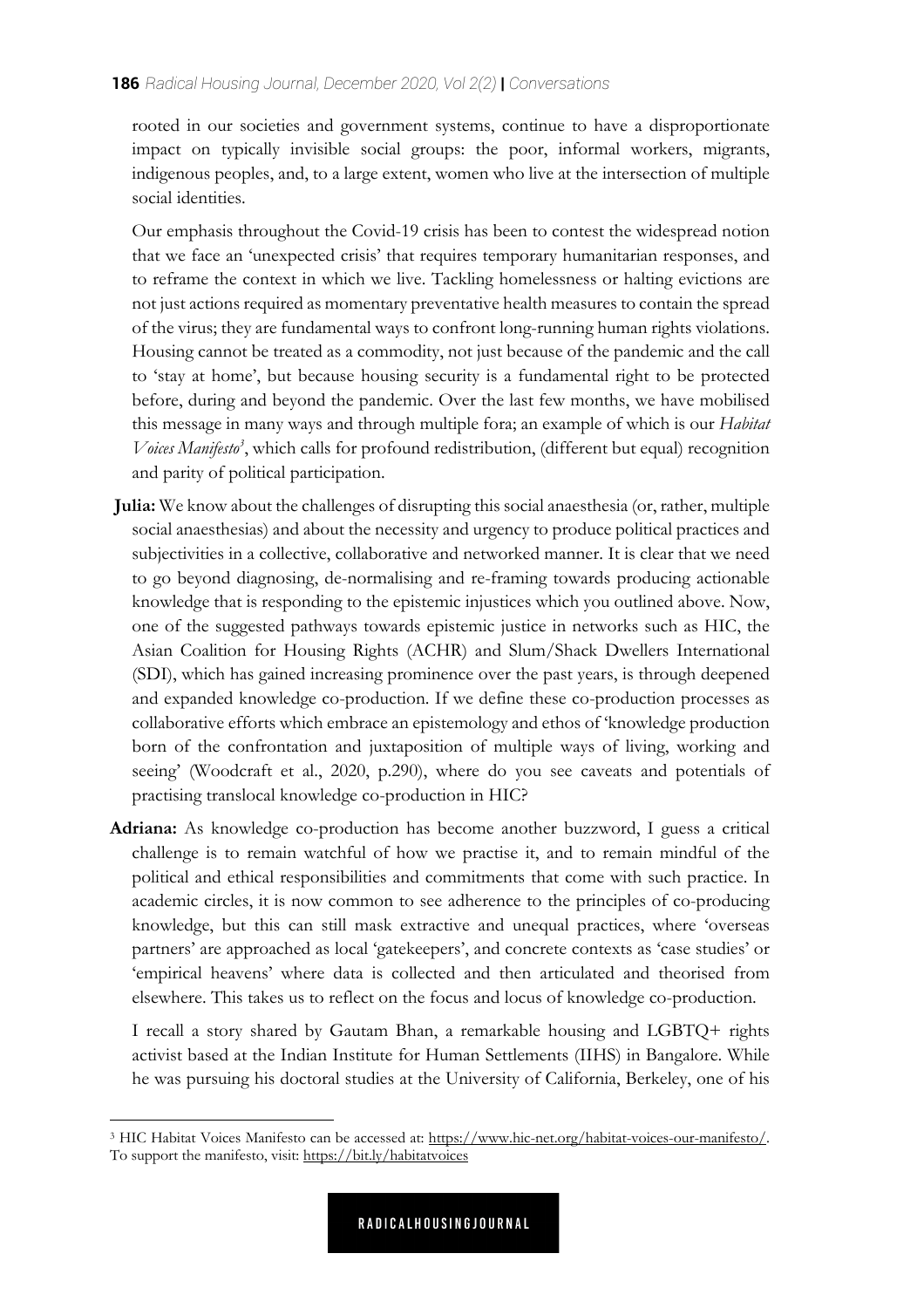tutors used to tell him: 'from New York you theorise, and from New Delhi you give testimony'. This epistemological and subordinating division of labour has been naturalised not just across the global north and south. It also works through elites within these broad geopolitical domains, building an artificial separation between those who produce knowledge and theory, and subaltern voices who give testimony. Knowledge coproduction refers us to a whole chain of practices: from the articulation of the questions that are asked, the different forms of knowledge that are accepted as valid or invalid, the engagement in exploring such questions on the ground, the assemblage, analysis and theorisation of it, and, of course, the ways in which knowledge is actively deployed. All of these steps are plagued with ethical challenges and uneven power dynamics.

As discussed before, HIC embraces an implicit epistemological project, through which knowledge and testimony are articulated as one. Those struggling for their habitat rights are not a 'case study'. Rather, their knowledges and experiences are the basis for knowing and acting. If we think about Miranda Fricker's conceptualisation of epistemic injustice and her useful distinction between testimonial and hermeneutical or interpretative injustice (Fricker, 2007), HIC's implicit pedagogies actively tackle both dimensions. For instance, there are many stories of women who exercise strategies to fight for the right to housing and the defence of the territory, who demand climate justice and the right to the city, but how many of them are widely known? HIC's Campaign on Women as Protagonists<sup>4</sup> in the construction and affirmation of our habitat rights, seeks to make visible and celebrate their experiences and work. Similar initiatives such as the campaign of the *Red Mujeres y Habitat - America Latina y Caribe* on 'Women Building Movements from Diversities<sup>55</sup>, have sought over the last year to change interpretative mainstream framings of the city by propelling a feminist regional agenda in the public sphere. In these examples, testimonial injustices are challenged through the reciprocal recognition of those who are otherwise rendered invisible (such as through the multiple faces, voices and stories of women as protagonists in claiming and building habitat rights); while hermeneutical injustices are challenged by the way in which a feminist reframing of how cities work offers a refreshing interpretative lens to tackle gender inequality and advance real parity of political participation.

**Julia:** In a recent talk on Habitat Day, you argued that HIC's work unfolds around five key verbs: 1. to *report/denounce* violations of habitat rights (*denunciar*), 2. to *make visible* the voices and claims of those who are un-, mal- or mis-recognised (*visibilisar*), 3. to *celebrate* HIC's achievements, which contributes to strengthening recognition within the network and beyond (*celebrar*); 4. to *co-learn* HIC's principles and practices for the social production of habitat (*aprender*), and 5. to *reframe* institutional and conceptual debates (*cambiar*).

<sup>4</sup> For more information visit: https://www.hic-net.org/feminist-and-gender-perspectives-in-the-constructionand-affirmation-of-our-habitat-rights/

<sup>5</sup> See https://www.redmujer.org.ar/proyectos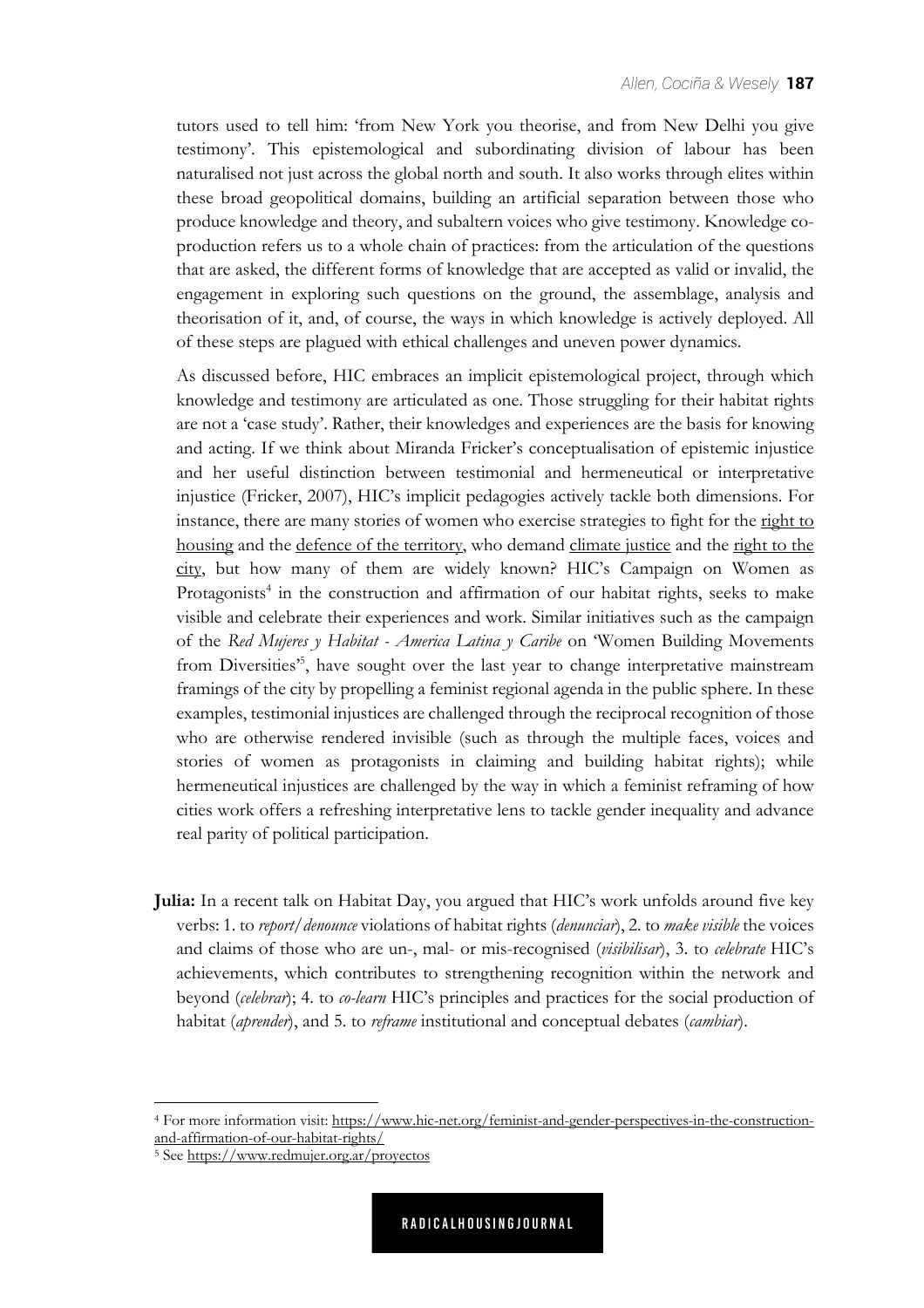## **188** *Radical Housing Journal, December 2020, Vol 2(2)* **|** *Conversations*

Our ongoing research as part of the Knowledge in Action for Urban Equality (KNOW) programme is anchored in the pedagogic function of HIC, which is closely aligned with the notion of co-learning as an integral and transversal element across all five verbs. What I find interesting – reflecting on your use of verbs rather than nouns to describe HIC pedagogies – is that many members of HIC Latin America (HIC-AL) refer to HIC as a School of '*saberes*' and '*haceres*', meaning that collectively constructing ways of knowing (*saberes*) is inseparable from constructing ways of doing (*haceres*).

Considering HIC's principles of autonomy, horizontal relations, and the political vocation of collectivising action, being a 'School' then translates into a multifaceted pedagogic repertoire of *saberes* and *haceres.* The 'movement *as* a school', as Paulo Freire (1991) coined it, is not so much one institution (i.e., the school *of* the movement), but an assemblage of pedagogic practices that can take the shape of seminars, internships, diploma courses, schools for community leaders, forums and discussions, which are held together by the principles which the coalition commits to. As part of KNOW, we started this research with HIC-AL based on the interest of the Coalition to capture, consolidate and interrogate its pedagogic repertoire. Our research started by focusing on understanding HIC as an *Escuela de Urbanismo Popular* (School of Popular Urbanism). However, the current shift to remote working has also brought momentum to promote *co-learning* and *re-frame* conversations about pedagogic practices not only in Latin America, but globally.

How do these pedagogic practices manifest beyond Latin America? Can you give us an example of how 'schools' intersect with HIC's practices of advocacy and the realisation of habitat rights?

**Adriana:** Indeed, the ongoing ethnographic exploration of HIC's pedagogies is revealing a wide repertoire of tactics that coalesce through the defence and production of housing rights. Beyond Latin America, examples of how these pedagogies unfold through the work of HIC members include, among others, the 'popular tribunals' against evictions held across Cameroon by *Association pour l'Amour du Livre et le Développement Local* (ASSOAL). This mechanism is part of the African People Court against evictions and of the International Tribunal on Evictions established in Dakar 2011 at the World Social Forum and the World Assembly of Inhabitants. Working at different scales, *popular* or people's tribunals bring justice as a matter to be dealt with by ordinary citizens, giving voice to those who are victims or at risk of evictions. The tribunals are not limited to judging, but a mechanism towards the positive solution of cases through periodic monitoring and the mobilisation of local and global solidarity. At the same time, ASSOAL works through local governance schools that support inclusive and climate-sensitive participatory budgeting as well as land security and alternative solutions for social housing. These strategies travel across the defence and production of housing rights as a continuum. One can find multiple similar pedagogic practices across HIC members.

In this sense, HIC acts as a permeable space to listen and learn from each other, in other words, the Coalition is a 'home' for the encounter and cross-fertilisation of living pedagogies where their plurality is celebrated and nurtured as a 'pluriversity' (see, for example, de Sousa Santos, 2018). The Covid-19 crisis has brought to the fore a collective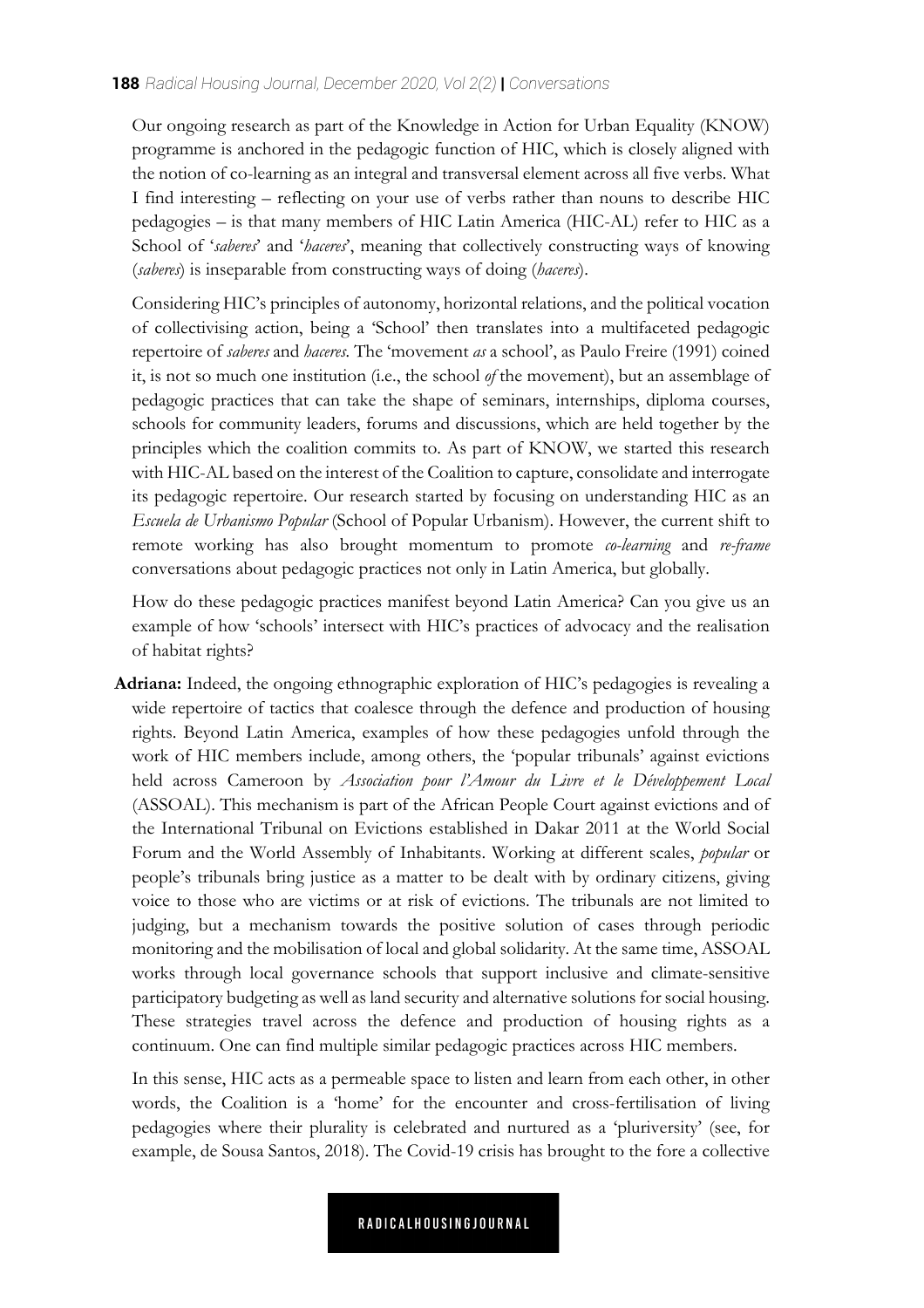realisation of the multiple ways in which proximity and engagement can be promoted and enhanced under remote conditions but also of the digital divide that constraints such opportunities.

**Camila:** We have discussed HIC's practices in relation to translocality, co-production, epistemic justice and learning. All these approaches have in common the principle of diversifying voices and knowledges. I would like to go back to the question of housing struggles and housing rights. We know that housing means many things for different people and institutions: housing can be seen as a means for financial speculation or as a human right; as a home, a site of social reproduction or a site of oppression; as a livelihood and economic asset, as source for tax revenue or a source of debt; as a location in the city, an archive of a collective history and struggles, and as a political space.

You have already described the horizontal practices of HIC and how they deal with a diverse membership in terms of geographical distribution, kinds of organisations and claims. What do you think is the role of a diverse coalition like HIC in building linkages between all those understandings and meanings of housing and home? Are there particular strategies to challenge status-quo conceptualisations of housing struggles?

**Adriana:** HIC has historically championed a strong call for the recognition of the Right to Housing, expanded over time to the defence of the social production of habitat and the Right to the City. As time goes by, we witness new and often competing agendas and framings on what change is required and why. While the Sustainable Development Goals and the UN Habitat III New Urban Agenda – or what should rather be the 'New Habitat Agenda' – aim at providing a holistic orientation for change, many adjectives come to qualify the attributes of such change, yet reference to justice is still rare across international agendas.

In parallel, we are witnessing the emerging recognition of challenges such as climate change and the massive social mobilisation of young generations to fight for climate justice. Simultaneously, climate change is rapidly becoming a technology and a narrative to legitimise massive evictions and displacements on the ground. These processes call for constantly re-assessing the shifting map of international priorities and imperatives as well as emerging sites of social mobilisation, in order to maintain a critical perspective on international framings, and to seek alliances with other networks fighting for housing rights. We see housing rights as pivotal in the articulation of all human rights.

In this sense, HIC has always acted as a meaning-making coalition, reframing debates, denouncing, fostering the use of a common terminology that can ignite action at multiple scales. There are so many examples for seeing these practices at play. Take, for instance, the notion of the 'social production of habitat'. It articulates in a few words so many meanings, practices and struggles. It denotes both the political qualities of a process and outcome arising from the experience of communities collectively determining the conditions of their dwelling place and living environment. It takes Lefebvre's work and his core arguments on how capitalism produces and shapes lives and cities beyond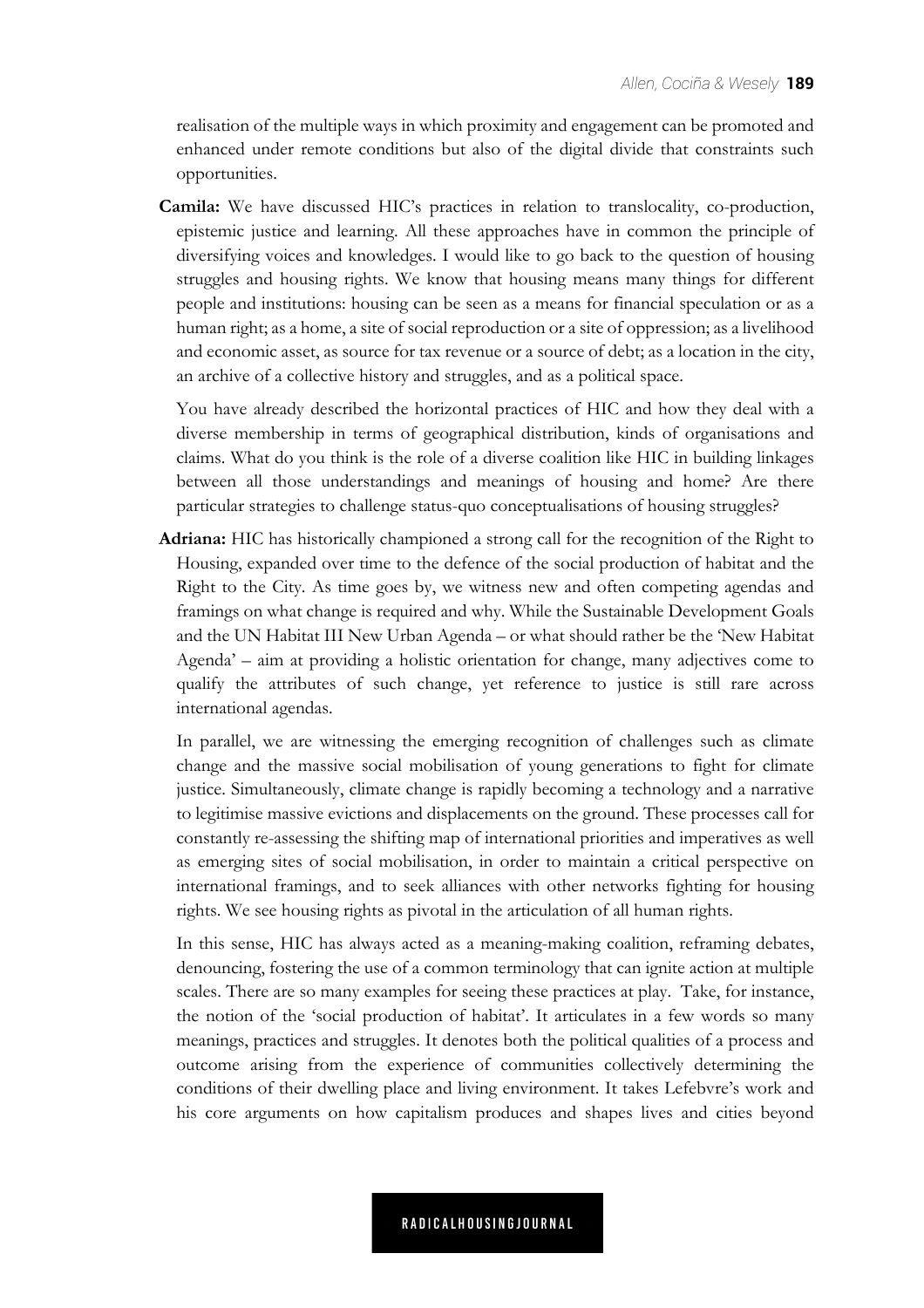academic debates; it provides a framing to understand the multiple ways in which the social function of habitat and its collective production is eroded and reclaimed over time.

- **Camila:** So, is the notion of 'radical housing' in any way useful for the work of HIC and, if so, what does it mean to you?
- **Adriana:** This notion is central to what HIC does, but the term might resonate more with some members than others. This marks again the importance of attaching value to meanings more than just words.

Housing and land are a key source of (in)equity and (in)justice, and although this affirmation should be self-evident and widely endorsed, sadly it is a 'radical' one. Radical housing  $-$  in the broad sense  $-$  is a useful notion to designate the common fight of coalitions like HIC and others when confronting mainstream politics. It articulates a movement for housing justice from below and across different forms of tenure, which is rooted in people's everyday needs.

Radical housing puts forward a powerful reframing of the housing crisis that rocked much of the global north post 2008; it reminds us of the contested politics that marks the difference between justice and injustice. It denounces the precarisation of citizenship and of people's rights, but at the same time, it extends the notion of the housing crisis to a field of political collective agency. Think, for instance, about the conditions of state provision of asylum seeker housing in England and of a decade of legislative hostility that has helped materialise a border regime leading to a hyper-precarisation of asylum seekers, both in terms of dwelling and their insertion into the labour market. Reframing this process as a radical housing fight has undressed the insidious politics of unwelcoming cities, and it has also crafted new spaces for social mobilisation and practices of welcoming.

**Camila:** It is clear that HIC facilitates translocal conversations that open up the emergence of knowledges and praxes strategically oriented towards housing rights. The context, into which these conversations are embedded, is relevant, and it is constantly changing. Covid-19, for example, has certainly deepened some of the contextual complexities. In a recent event,<sup>6</sup> you mentioned the importance to keep using the terminology of housing 'rights', going beyond the call for justice and struggles, because of the key role that rights have in challenging what you call the 'precarisation of citizenship'. From this perspective, the focus on rights can be embraced as a praxis that is at once strategic and ethical. When focusing on rights, what are in your view the key challenges ahead for HIC – and similar translocal networks – working in the defence and production of housing and habitat rights? And what are the current actions of HIC to address those challenges?

<sup>6</sup> Webinar 'Housing Rights: Looking Back, Looking Forward', on 9 October 2020, co-hosted by The Bartlett Development Planning Unit (DPU), the Habitat International Coalition (HIC), the International Institute for Environment and Development (IIED) and United Cities and Local Governments (UCLG). More information at https://www.ucl.ac.uk/bartlett/development/events/2020/oct/housing-rights-looking-backlooking-forward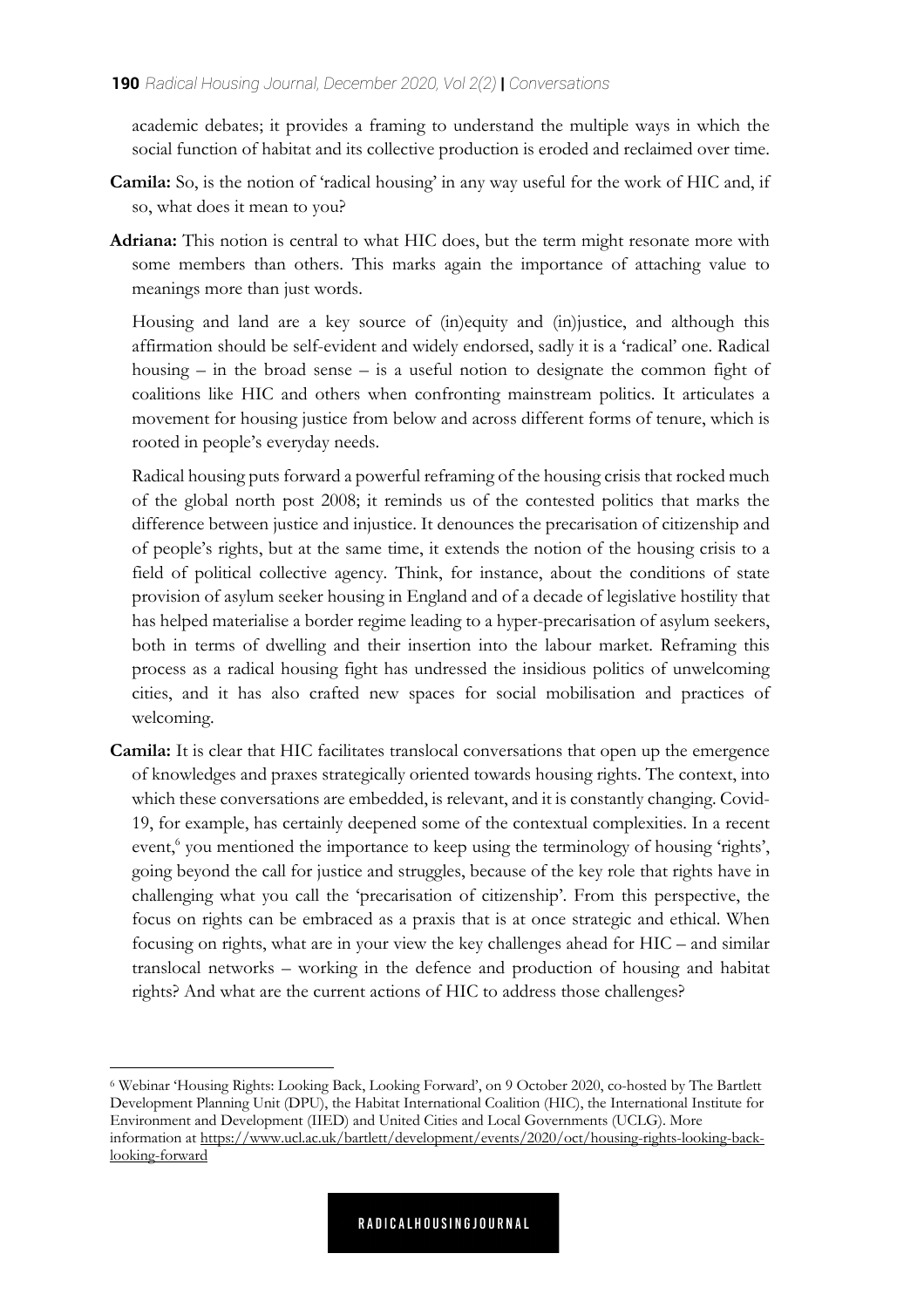**Adriana:** I believe referring to housing and habitat rights is essential, not because this takes us beyond social mobilisation for justice, but precisely because fighting for the realisation of housing rights brings justice to the fore.

The right to adequate housing was recognised as part of the right to an adequate standard of living in the 1948 Universal Declaration of Human Rights – 72 years ago! Housing rights have been reinforced over the years by several international conventions, and the increased recognition of what John Turner defined decades ago as Housing by the People. Further propelled by the International Year of Shelter for the Homeless in 1987, and the subsequent Global Strategy for Shelter in 2000, housing rights became over time prominent on the human rights agenda of the United Nations. Further significant layers of progress towards the actual realisation of housing rights on the ground were driven simultaneously by networks such as HIC, SDI and ACHR, among others.

But, still today, we witness large masses of the urban poor pushed into a state of 'bare' or 'unhoused citizenship'. Housing rights are now more than ever at the fore of the struggles we face, increasingly endangered through old and new machines of massive eviction, displacement and dispossession. Yet, we also witness the consolidation and emergence of multiple ways of activating housing rights as actual entitlements. In recent months, we have seen this happening through massive bold changes. In the context of Covid-19, this has involved, in many contexts, sweeping measures to tackle homelessness, redeploy existing housing, set up rental and mortgage holidays, suspend evictions, and so on. Furthermore, this moment in history is not only marked by the way in which the Covid-19 pandemic has brought to the fore the fundamental role that housing plays in the protection of life. It is also marked by the strong re-emergence of race and gender as two crucial dimensions in the realisation of housing rights.

Today, we are also forced to rethink housing rights in light of two massive global challenges, which are deeply interconnected. On the one hand, the increased financialisaton of housing, a machine that sees trillions of dollars invested in residential property across the globe, which is deepening housing needs and driving up wealth inequality. What is even more shocking, is that this process continues to be subsidised through tax breaks and bank bailouts, while we see public spending on social housing simultaneously slashed. Unregulated global capital has in recent years not only distorted housing markets all over the world to a level that excludes and expels poor and middleincome families from so-called prime locations; it has also created housing precariousness on an unprecedented scale.

On the other hand, the intersection between climate change and housing rights presents two formidable challenges: first, tackling the heavy contribution of the construction sector to global emissions, which adds another layer of challenges to how housing deficits and the maintenance of existing social housing are approached. This urges us to explore ways not just of building, but of retrofitting, repairing, rehabilitating and redeploying existing housing stocks. Second, by confronting the massive wave of forced evictions and displacement that are being executed worldwide in the name of risk, paradoxically justified